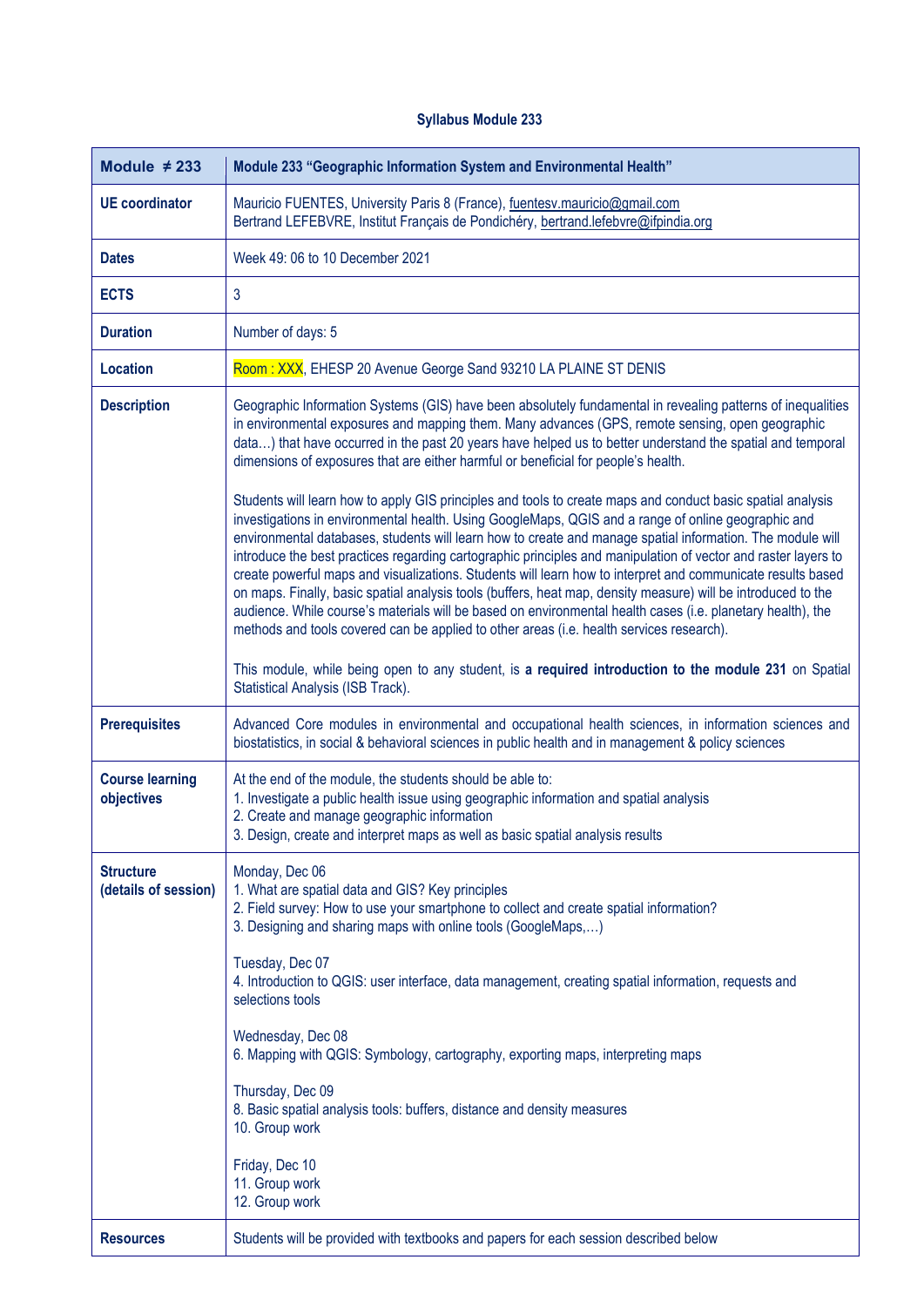| <b>Course</b><br>requirement        | Students are expected to attend all lectures and group works. Students will be required to arrive to each class<br>well prepared by reading materials provided on REAL, online course EHESP platform. Beyond 4:00 pm,<br>attendance to group works is not required but permitted for preparing the final presentation.                                                                                                                                                                                                                                                                                                                                                                                                                                                                                                                                                         |
|-------------------------------------|--------------------------------------------------------------------------------------------------------------------------------------------------------------------------------------------------------------------------------------------------------------------------------------------------------------------------------------------------------------------------------------------------------------------------------------------------------------------------------------------------------------------------------------------------------------------------------------------------------------------------------------------------------------------------------------------------------------------------------------------------------------------------------------------------------------------------------------------------------------------------------|
|                                     | Students need to bring their own laptop and smartphone. QGIS is a free and open source Geographic<br>Information System that can be installed on any operation system. We will use the 3.16 LTR version. A<br>Google account is necessary to use GoogleMaps tools.                                                                                                                                                                                                                                                                                                                                                                                                                                                                                                                                                                                                             |
| <b>Grading</b><br>and<br>assessment | 40% group work assignment (mini-atlas to be submitted by December 10th) and 60% for another mini-atlas<br>project to be submitted by January 24 <sup>th</sup> (individual homework).                                                                                                                                                                                                                                                                                                                                                                                                                                                                                                                                                                                                                                                                                           |
|                                     | All group members will receive the same grade except if it is clear that a student has not participated<br>effectively (attended and contributed to meetings; made timely, helpful contributions; been constructive, etc.).<br>In that case, the student's grade will be lowered accordingly.                                                                                                                                                                                                                                                                                                                                                                                                                                                                                                                                                                                  |
| <b>Course policy</b>                | <b>Attendance &amp; punctuality</b><br>Regular and punctual class attendance is a prerequisite for receiving credit in a course. Students are<br>expected to attend each class. Attendance will be taken at each class.<br>The obligations of attendance and punctuality cover every aspect of the course: - lectures, conferences, group<br>projects, assessments, examinations, as described in EHESP Academic Regulations http://mph.ehesp.fr<br>EHESP Academic Regulation Article. 3).<br>If students are not able to make it to class, they are required to send an email to the instructor and to the MPH<br>program coordinating team explaining their absence prior to the scheduled class date. All supporting<br>documents are provided to the end-of-year panel.                                                                                                    |
|                                     | Students who miss class are responsible for content. Any student who misses a class has the responsibility for<br>obtaining copies of notes, handouts and assignments. If additional assistance is still necessary, an appointment<br>should be scheduled with the instructor. Class time is not to be used to go over material with students who<br>have missed class.                                                                                                                                                                                                                                                                                                                                                                                                                                                                                                        |
|                                     | Lateness: Students who are more than 10 minutes late may be denied access to a class. Repeated late arrivals<br>may be counted as absences (See http://mph.ehesp.fr EHESP Academic Regulation Article. 3 Attendance &<br>Punctuality)                                                                                                                                                                                                                                                                                                                                                                                                                                                                                                                                                                                                                                          |
|                                     | Maximum absences authorized & penalty otherwise<br>Above 20% of absences will be designated a fail for a given class. The students will be entitled to be<br>reassessed in any failed component(s). If they undertake a reassessment or they retake a module this means<br>that they cannot normally obtain more than the minimum pass mark (i.e. 10 out of 20)                                                                                                                                                                                                                                                                                                                                                                                                                                                                                                                |
|                                     | <b>Exceptional circumstances</b><br>Absence from any examination or test, or late submission of assignments due to illness, psychological<br>problems, or exceptional personal reasons must be justified; otherwise, students will be penalized, as above<br>mentioned. Students must directly notify their professor or the MPH academic secretariat before the exam or<br>before the assignment deadline. Before accepting the student's justification, the professor or the MPH<br>academic secretariat has the right to request either a certificate from the attending physician or from a<br>psychologist, or from any other relevant person (See http://mph.ehesp.fr EHESP Academic Regulation Article<br>4 Examinations).                                                                                                                                              |
|                                     | Courtesy: All cell phones/pages MUST be turned off during class time.<br>Students are required to conduct themselves according to professional standards, eating during class time is<br>not permitted during class time, such as course or group work.                                                                                                                                                                                                                                                                                                                                                                                                                                                                                                                                                                                                                        |
| <b>Valuing diversity</b>            | Diversity enriches learning. It requires an atmosphere of inclusion and tolerance, which oftentimes challenges<br>our own closely-held ideas, as well as our personal comfort zones. The results, however, create a sense of<br>community and promote excellence in the learning environment. This class will follow principles of inclusion,<br>respect, tolerance, and acceptance that support the values of diversity. Diversity includes consideration of: (1)<br>life experiences, including type, variety, uniqueness, duration, personal values, political viewpoints, and<br>intensity; and (2) factors related to "diversity of presence," including, among others, age, economic<br>circumstances, ethnic identification, family educational attainment, disability, gender, geographic origin,<br>maturity, race, religion, sexual orientation and social position. |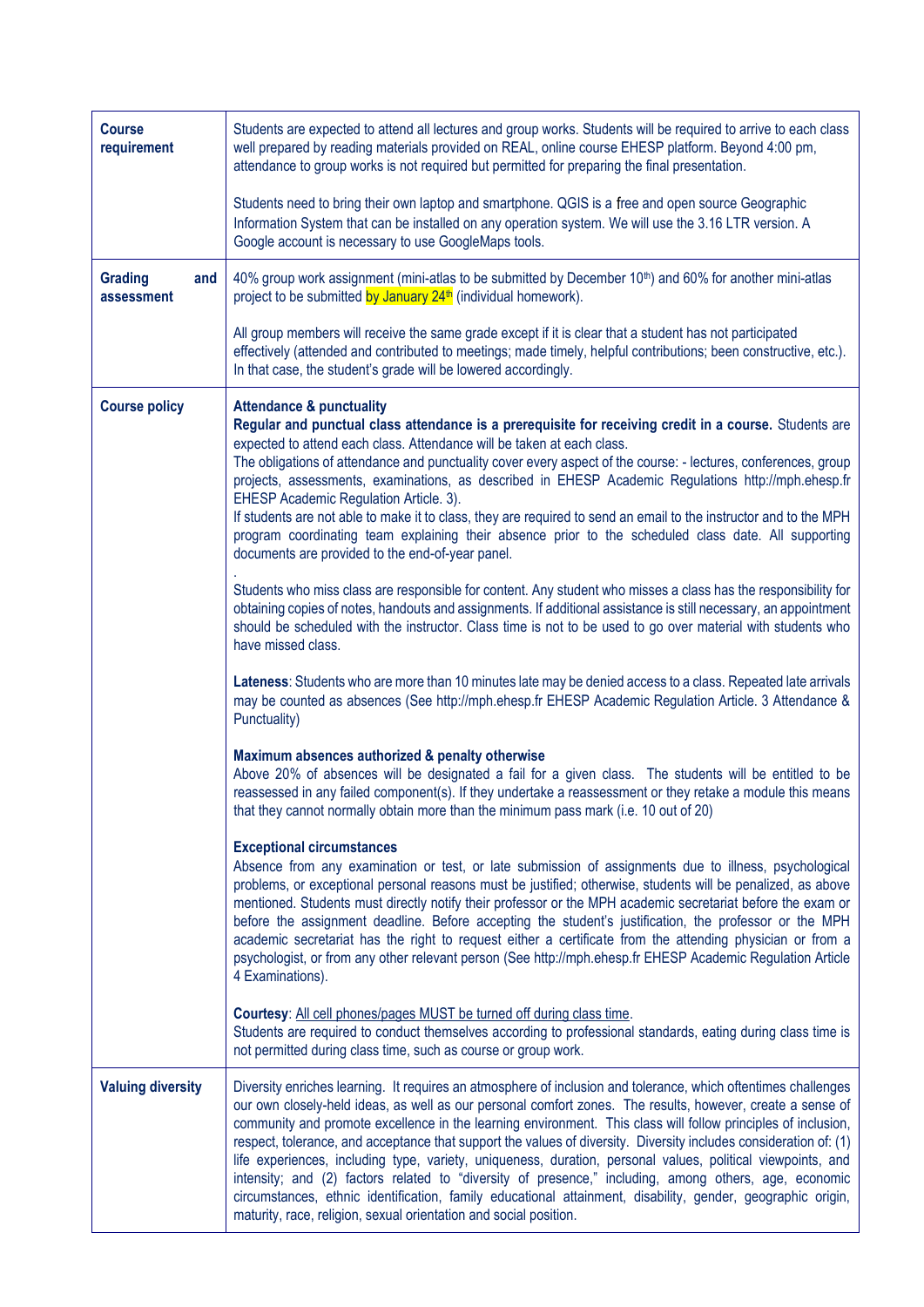| <b>Course evaluation</b> | EHESP requests that you complete a course evaluation at the end of the school year. Your responses will be<br>anonymous, with feedback provided in the aggregate. Open-ended comments will be shared with instructors,<br>but not identified with individual students. Your participation in course evaluation is an expectation, since<br>providing constructive feedback is a professional obligation. Feedback is critical, moreover, to improving the<br>quality of our courses, as well as for instructor assessment. |
|--------------------------|----------------------------------------------------------------------------------------------------------------------------------------------------------------------------------------------------------------------------------------------------------------------------------------------------------------------------------------------------------------------------------------------------------------------------------------------------------------------------------------------------------------------------|
|                          |                                                                                                                                                                                                                                                                                                                                                                                                                                                                                                                            |

| Sessions 1-3               | Module 233 "Geographic Information System and Environmental Health"                                                                                                                                                                                     |
|----------------------------|---------------------------------------------------------------------------------------------------------------------------------------------------------------------------------------------------------------------------------------------------------|
| <b>Session Title</b>       | An introduction to spatial data and GIS                                                                                                                                                                                                                 |
| Lecturer                   | Mauricio FUENTES, Researcher, University Paris 8 (France), fuentesy mauricio@gmail.com<br>Bertrand LEFEBVRE, Researcher, Institut Français de Pondichéry, Pondicherry (India),<br>bertrand.lefebvre@ifpindia.org                                        |
| Session outline            | An introduction to spatial data and GIS<br>Field survey: How to use your smartphone to collect and create spatial information?<br>Designing and sharing maps with GoogleMaps<br>Exploring online geospatial resources for environmental health research |
| <b>Learning Objectives</b> | To understand the specificities of spatial data<br>To search and create spatial data with online tools                                                                                                                                                  |
| Reading                    | Cromley, E., McLafferty S. (2011) GIS and Public Health, Guilford Press                                                                                                                                                                                 |
| <b>Duration</b>            | 6 hours                                                                                                                                                                                                                                                 |
| <b>Dates</b>               | Monday December 6 <sup>th</sup> 2021, 9.00 a.m.-12.00 a.m. & 1:00 pm to 4:00 pm                                                                                                                                                                         |
| <b>Training methods</b>    | Short Lectures and Lab<br>Active participation of the students                                                                                                                                                                                          |
| Validation                 | None (at the end of the Module)                                                                                                                                                                                                                         |

| Sessions 5-12        | Module 233 "Geographic Information System and Environmental Health"                                                                                                                                                                                                                                                                                                                                                                                     |
|----------------------|---------------------------------------------------------------------------------------------------------------------------------------------------------------------------------------------------------------------------------------------------------------------------------------------------------------------------------------------------------------------------------------------------------------------------------------------------------|
| <b>Session Title</b> | Mapping and basics spatial analysis tools with QGIS                                                                                                                                                                                                                                                                                                                                                                                                     |
| Lecturer             | Mauricio FUENTES, Researcher, University Paris 8 (France), fuentesy mauricio@gmail.com<br>Bertrand LEFEBVRE, Researcher, Institut Français de Pondichéry, Pondicherry (India)<br>bertrand.lefebvre@ifpindia.org<br>Olivier TELLE, Researcher, CNRS Géographie-Cités (France), telle.olivier@gmail.com                                                                                                                                                   |
| Session outline      | Managing and creating spatial information with QGIS: projection system, creating spatial objects, from<br>raster to vector objects, selection/request tools, attribute table management<br>Designing and interpreting maps with QGIS: graphic semiology and symbologie rules, maps design,<br>exporting and sharing maps, interpreting results<br>Basic spatial analysis tools (spatial joint, distance measures, kriging and kernel density) with QGIS |
| Learning Objectives  | Create and manage spatial information with QGIS<br>Create maps, use basic spatial analysis tools and interpret results<br>Analyze certain bias related to spatial information (ecological fallacy, MAUP)                                                                                                                                                                                                                                                |
| Reading              | Cromley, E., McLafferty S. (2011) GIS and Public Health, Guilford Press                                                                                                                                                                                                                                                                                                                                                                                 |
| <b>Duration</b>      | 24 hours                                                                                                                                                                                                                                                                                                                                                                                                                                                |
| <b>Dates</b>         | Tuesday December 7 <sup>th</sup> 2021, 9.00 a.m.-12.00 a.m. & 1:00 pm to 4:00 pm<br>Wednesday December 8 <sup>th</sup> 2021, 9.00 a.m.-12.00 a.m. & 1:00 pm to 4:00 pm<br>Thursday December 9 <sup>th</sup> 2021, 9.00 a.m.-12.00 a.m. & 1:00 pm to 4:00 pm<br>Friday December 10 <sup>th</sup> 2021, 9.00 a.m.-12.00 a.m. & 1:00 pm to 4:00 pm                                                                                                         |